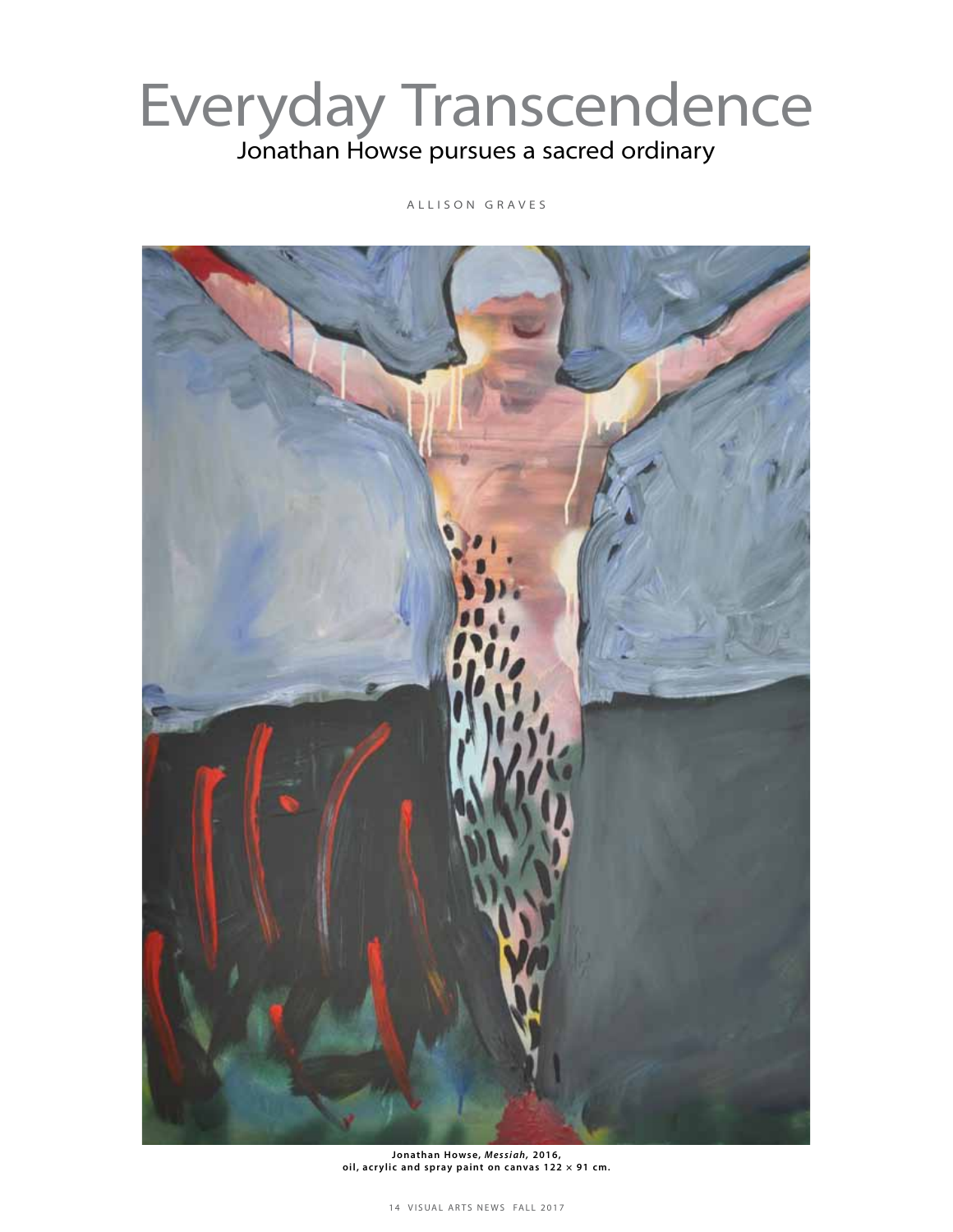

Jonathan Howse, *Jeff Werner*, 2017,<br>oil on canvas, 91 × 61 cm.